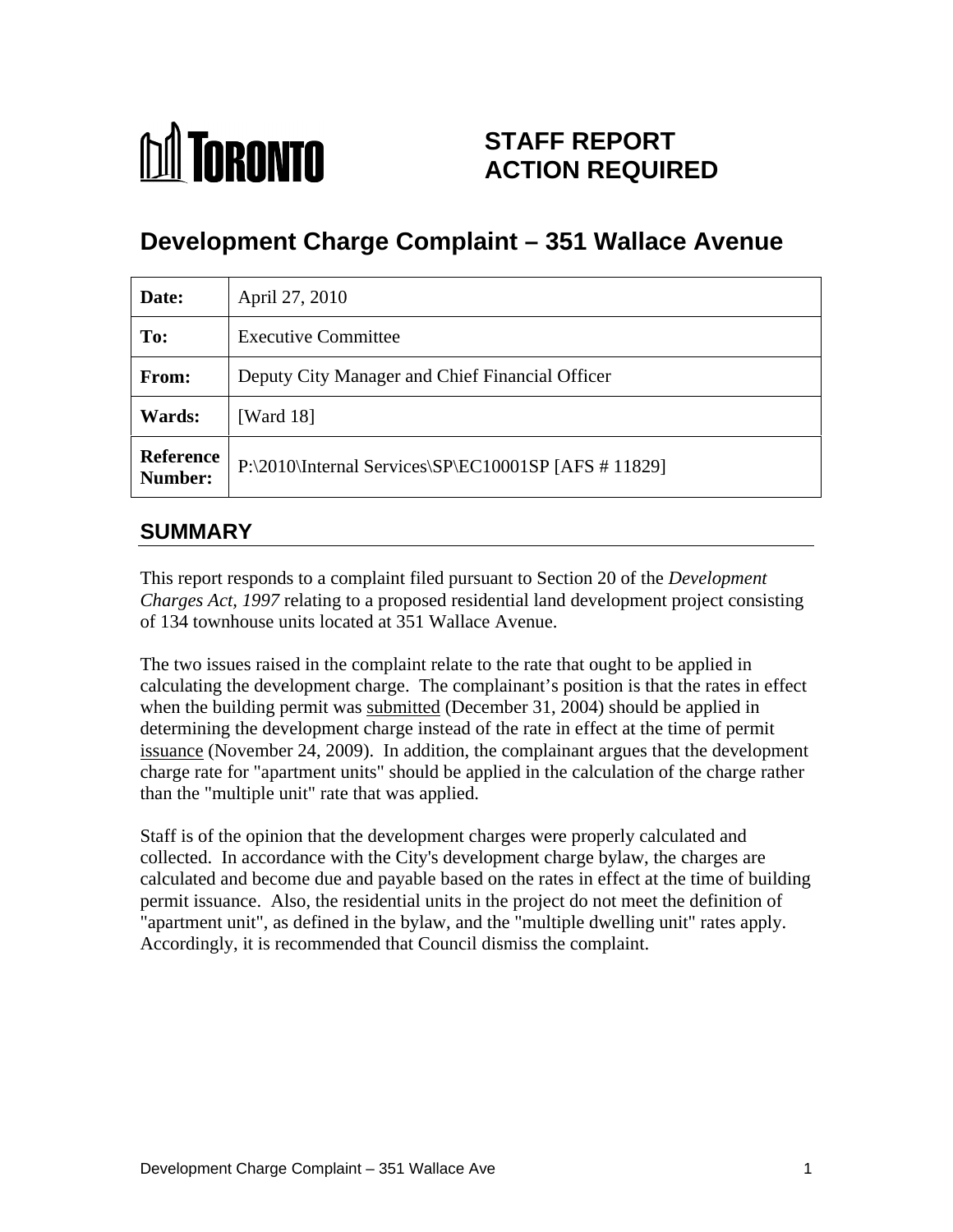## **RECOMMENDATIONS**

#### **The Deputy City Manager and Chief Financial Officer recommends that:**

- 1. Council determine that the City's development charge bylaw has been properly applied to the land development project located at 351 Wallace Avenue.
- 2. Council dismiss the complaint filed pursuant to Section 20 of the *Development Charges Act, 1997*.

#### **Financial Impact**

City staff, based upon a review of the plans submitted with the building permit application, determined that development charges in the amount of **\$1,318,694** (\$9,841/multiple dwelling unit x 134 units) were due and payable prior to building permit issuance for the project located at 351 Wallace Avenue. This amount was paid to the City under protest on November 24, 2009.

The complainant takes the position that the development charges were incorrectly calculated and that the charges should instead amount to **\$377,344** (\$2,816/2+ bedroom apartment unit x 134 units). The complainant has requested a refund equal to the difference between the amount paid and their proposed calculations (\$1,318,694 less \$377,344 = **\$941,350**) plus interest.

As discussed in the body of this report, staff is of the opinion that the development charges were properly calculated and collected and that the request for refund should be denied.

#### **ISSUE BACKGROUND**

The City has received a complaint filed under Section 20 of the *Development Charges Act, 1997* (the Act) relating to a land development project located at 351 Wallace Avenue (Attachment 1). This report discusses and responds to the issues raised in the complaint,

framework under the Act and provides  $\left|\left|\right| \right|$ additional background on the project.  $\Box$ 

As noted earlier, the two issues raised by the  $\frac{1}{\left|\frac{1}{\text{QLEMAATE}}\right|_0}$ complainant relate to the applicable rates<br>used in calculating the development charge  $\left[\begin{array}{c} \begin{array}{c} \circ \text{if} \\ \frac{1}{2} \\ \frac{1}{2} \\ \frac{1}{2} \\ \frac{1}{2} \\ \frac{1}{2} \\ \frac{1}{2} \\ \frac{1}{2} \\ \frac{1}{2} \\ \frac{1}{2} \\ \frac{1}{2} \\ \frac{1}{2} \\ \frac{1}{2} \\ \frac{1}{2} \\ \frac{1}{2$ used in calculating the development charge for this project. The complainant takes the position that the City incorrectly calculated<br>and collected the development charge and collected the development charge  $\|\mathbf{r}\| = \|\mathbf{r}\|$ 

1. the rates in effect at the time that the  $\boxed{}$  351 WALLACE AVENUE  $\rightarrow$ building permit was submitted

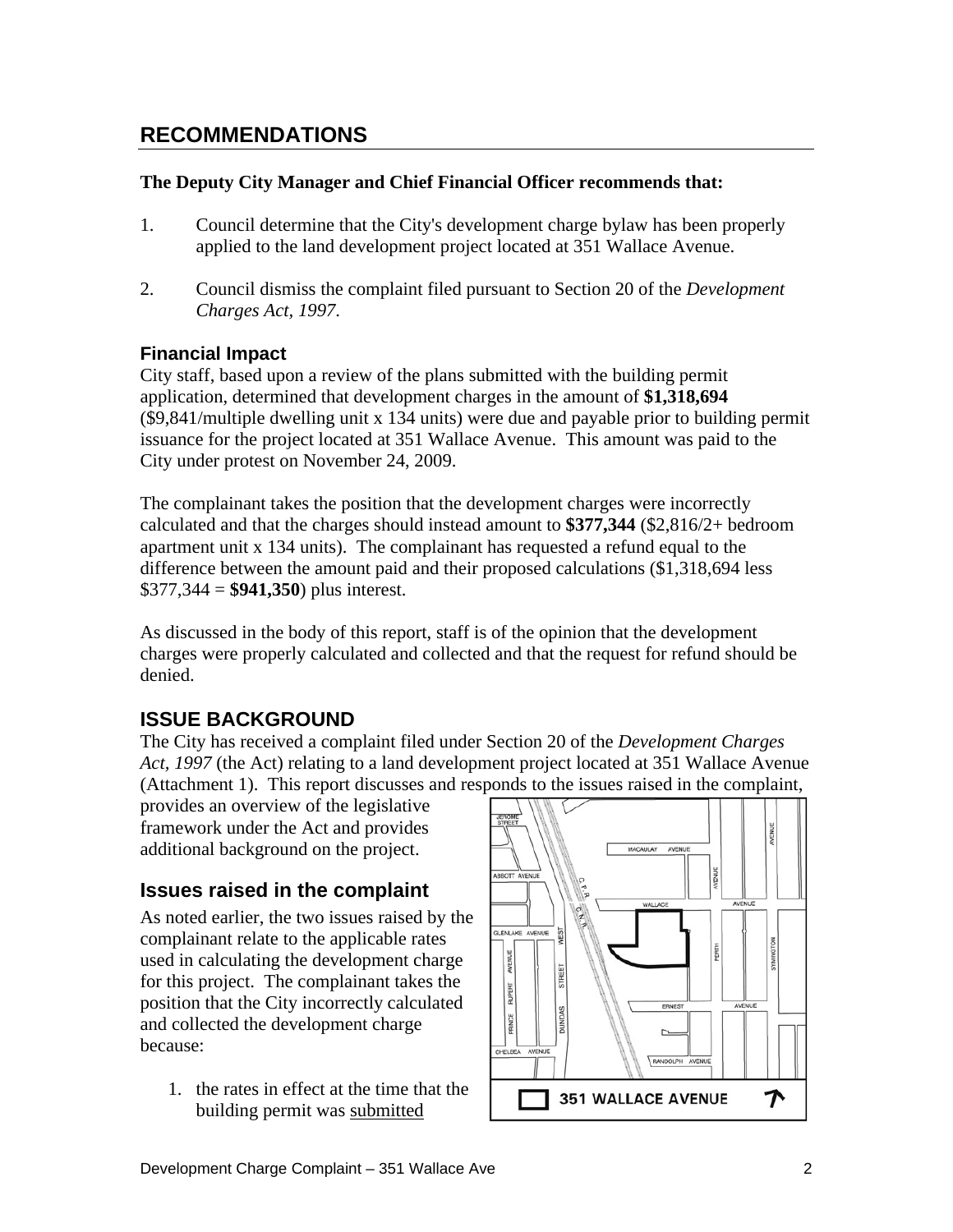(December 31, 2004) should be used in determining the applicable development charges instead of the rate in effect at the time of permit issuance (November 24, 2009); and

2. the development charge rate for "apartment units" should be used in the calculation, rather than the "multiple unit" rate that was imposed.

The complainant seeks a development charge refund in the amount of \$941,350 plus interest.

### **Project background**

The owner submitted a building permit application to the City on December 31, 2004 for the creation of 134 stacked townhouse units located in seven construction blocks. The residential development would replace an industrial warehouse building that was demolished under demolition permit number 01-26370 (demolition permit issued on May 28, 2001). The main building permit application (submitted in 2004) has not been issued and is pending planning approvals.

The owner submitted a conditional building permit application to the City on November 10, 2009. The City issued the conditional permit on November 24, 2009 after the owner paid all applicable fees, including development charges.

Attached to this report are copies of the development charge calculation and the receipt (Attachment 2), as well as more information on the planning and building permit approvals (Attachments 3).

#### **Legislative provisions under the Act**

Pursuant to Section 20 (1) of the Act, a person required to pay a development charge may complain to Council that,

- *(a) "the amount of the development charge was incorrectly determined;*
- *(b) whether a credit is available to be used against the development charge, or the amount of the credit or the service with respect to which the credit was given, was incorrectly determined; or*
- *(c) there was an error in the application of the development charge by-law."*

Section 20 further requires that Council hold a hearing into the complaint and give the complainant an opportunity to make representations at that hearing. After hearing the evidence and submissions of the complainant, Council may *"dismiss the complaint or rectify any incorrect determination or error that was the subject of the complaint."*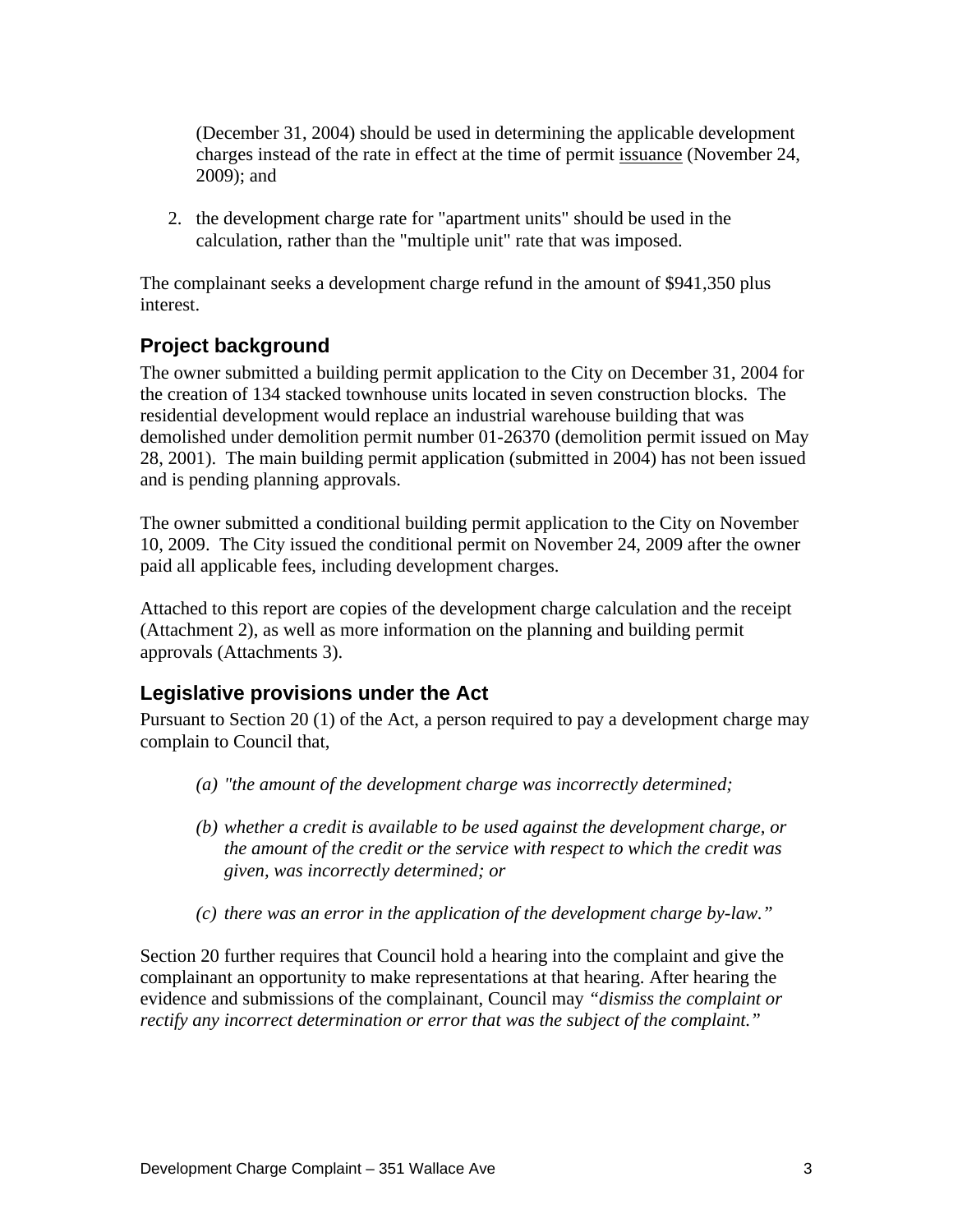# **COMMENTS**

Staff has reviewed the issues raised in the complaint, the related building permit plans, as well as the applicable provisions in the development charge bylaw.<br>1. Multiple dwelling unit rates should apply

The City's residential development charges are differentiated on the basis of the type of residential unit – single detached, semi-detached, apartments, multiple dwelling units and dwelling rooms.<br>An apartment unit is defined as *"A residential dwelling unit within a residential building*,

*or the residential portion of a mixed use building, where such unit is accessed through a common entrance from the street level and an interior enclosed corridor, and the building contains three or more units with such access."* (emphasis added).<br>Multiple dwelling units are defined as *"All dwellings units other than a single detached* 

*dwelling, a semi-detached dwelling or an apartment unit, but includes a dwelling unit in a row dwelling."*

The plans submitted with the building permit application show that the units have access through entrances from the below grade parking. In addition, each of the units has individual access to grade. The units do not have access through a common entrance from the street level and an interior enclosed corridor. As a result, staff has determined that the units do not meet the definition of an "apartment unit", as defined, and that the rates applicable to "multiple dwelling unit" should apply for this project.

2. Transition provision under the 2004 bylaw

As part of the public consultation process leading up to the adoption of the City's 2004 development charge bylaw (No. 547-2004), development industry stakeholders expressed concerns regarding the impact that an increase in the development charges would have on projects that were well along in the development process. The concerns were based on the proposition that landowners had formulated business plans and made financial decisions on the basis of then existing and foreseeable conditions, including municipal financial requirements.

In response to those concerns, the development charge bylaw that Council approved in 2004 included a transition provision allowing building permit applications that were submitted on or before December 31, 2004 and issued on or before December 31, 2005 to be subject to (or 'grandfathered' at) the 2004 development charge rates. This provision was intended to cushion the impact of the increase in the charge on projects with imminent construction plans. The provision was not intended to continue indefinitely and would only apply to projects that start construction within a reasonable timeframe (i.e. by December 31, 2005 which is approximately one and half years after Council adopted the 2004 development charge bylaw).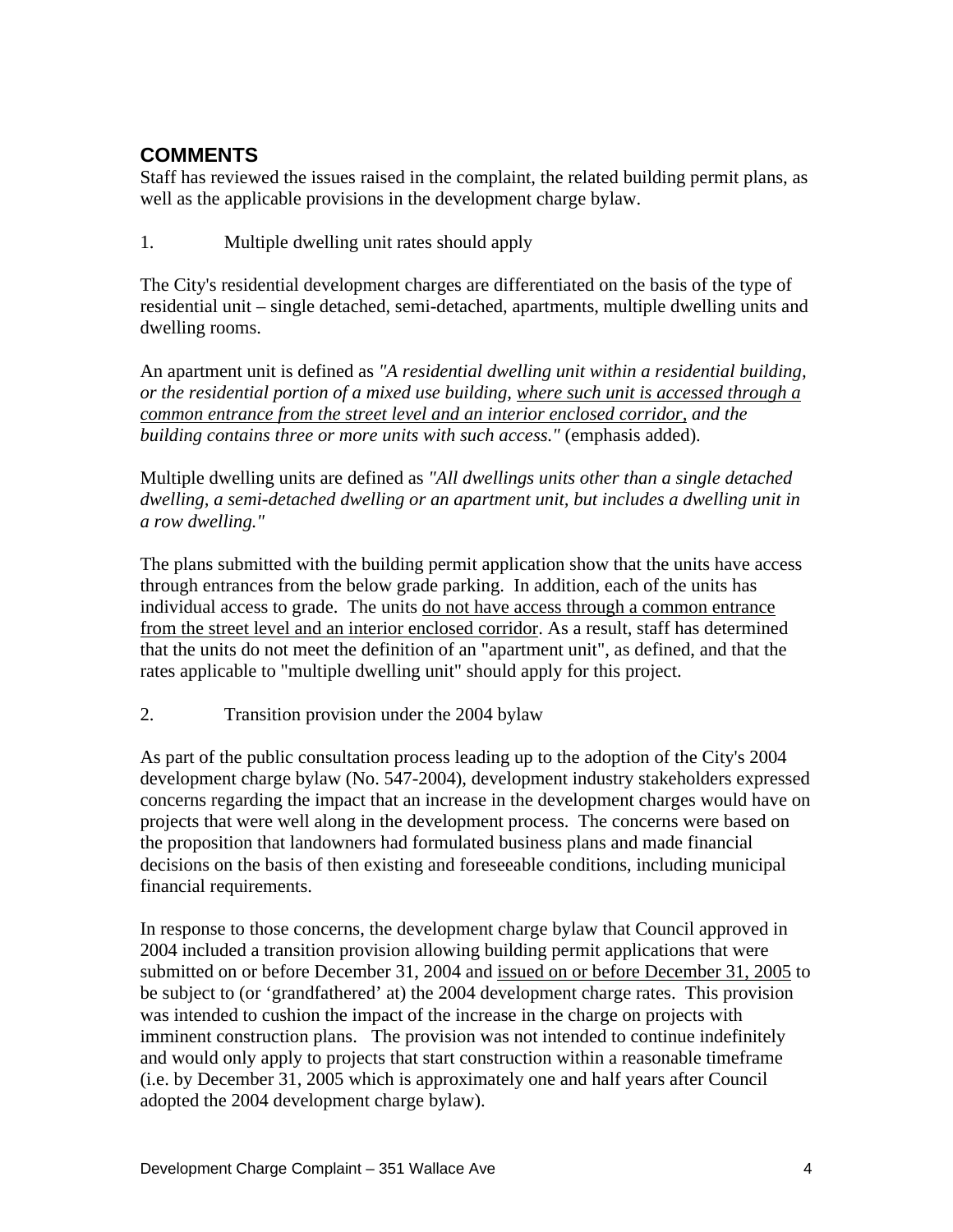The development project that is the subject of this complaint does not qualify for relief under the above-noted transition provision because it was not sufficiently advanced in the planning process to meet the required deadlines. Even though the owner did file a building permit application before the first deadline (December 31, 2004), the required Official Plan Amendment, Rezoning, and Site Plan Approval permitting the residential use was not in place to allow Toronto Building staff to issue the permit before the

December 31, 2005 deadline.<br>As outlined in Attachment 3, City staff and the local community had a number of concerns with the development as proposed in the Official Plan Amendment and Rezoning applications, submitted to the City on November 8, 2004, including height, density and built form. Although staff continued discussions with the owner and met with the community on three occasions to try to resolve the issues, all issues were not resolved prior to December 31, 2005. The owner appealed to the Ontario Municipal Board on March 8, 2006 and the Board issued its order on January 31, 2007. The City did not delay the processing of the application to prevent the project from being able to

meet the transition provision deadlines under the 2004 development charge bylaw. Finally, any building permit applications that did not qualify for relief under the above transition provision were subject to development charges based on the rates in effect on the date of building permit issuance.

3. 2009 development charge bylaw applies

A new development charge bylaw (No. 275-2009) was adopted by Council at its meeting on February 23, 24 and 25, 2009. This bylaw came into force on May 1, 2009 and replaced the 2004 bylaw. This bylaw similarly requires the development charges to be "calculated, payable and collected as of the date a building permit is issued." The transition provision in this bylaw, however, included a 'freeze' in the rates for a two year period and a phase-in of the increase to the adopted charges over a four year period (phase-in between February 1, 2011 to February 1, 2014 based on a formula). There were no 'grandparenting' provisions adopted due to the lengthy phase-in to the new rates.

In accordance with the 2009 development charge bylaw, staff calculated and collected the development charges for the project at 351 Wallace Avenue based on the rates in effect at the time of building permit issuance (November 24, 2009).

### **Conclusion**

After careful consideration, it is the strong opinion of staff that development charges for the land development project located at 351 Wallace Avenue were properly calculated and collected in accordance with the City's development charge bylaw and that the

complaint should be dismissed.<br>Toronto Building staff has contacted the complainant to discuss the issues raised in its complaint and to explain the provisions of the City's development charge bylaw. In that